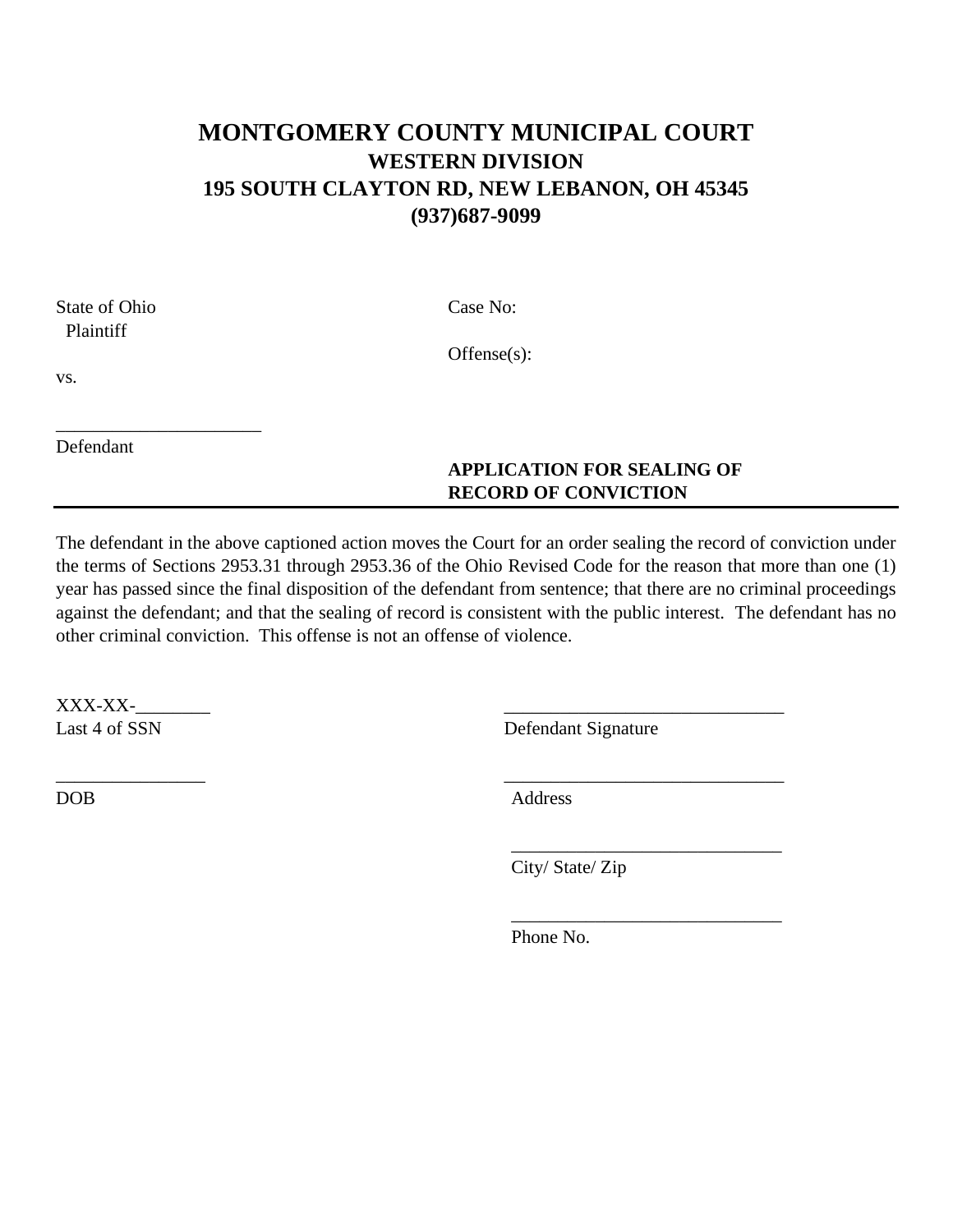#### **MONTGOMERY COUNTY MUNICIPAL COURT, WESTERN DIVISION 195 S. CLAYTON RD. NEW LEBANON, OH. 45345**

#### **SEALING OF RECORD QUESTIONNAIRE**

You are to be truthful in completing the questionnaire, as this information will be verified. Do not leave any questions unanswered. This questionnaire must be completed prior to your interview. The information in this questionnaire will be confidential and used only for Court purposes.

|  | PERSONAL IDENTIFICATION                 |  |  |  |
|--|-----------------------------------------|--|--|--|
|  |                                         |  |  |  |
|  |                                         |  |  |  |
|  |                                         |  |  |  |
|  |                                         |  |  |  |
|  |                                         |  |  |  |
|  | RESIDENCY INFORMATION                   |  |  |  |
|  |                                         |  |  |  |
|  |                                         |  |  |  |
|  | Length of Time at Prior Address:        |  |  |  |
|  | PARENT INFORMATION                      |  |  |  |
|  |                                         |  |  |  |
|  |                                         |  |  |  |
|  |                                         |  |  |  |
|  |                                         |  |  |  |
|  | <b>VERIFICATION REFERENCES</b>          |  |  |  |
|  |                                         |  |  |  |
|  |                                         |  |  |  |
|  | REASON FOR REQUESTING SEALING OF RECORD |  |  |  |
|  |                                         |  |  |  |
|  |                                         |  |  |  |
|  |                                         |  |  |  |
|  |                                         |  |  |  |
|  |                                         |  |  |  |
|  |                                         |  |  |  |

EDUCATION AND MILITARY INFORMATION